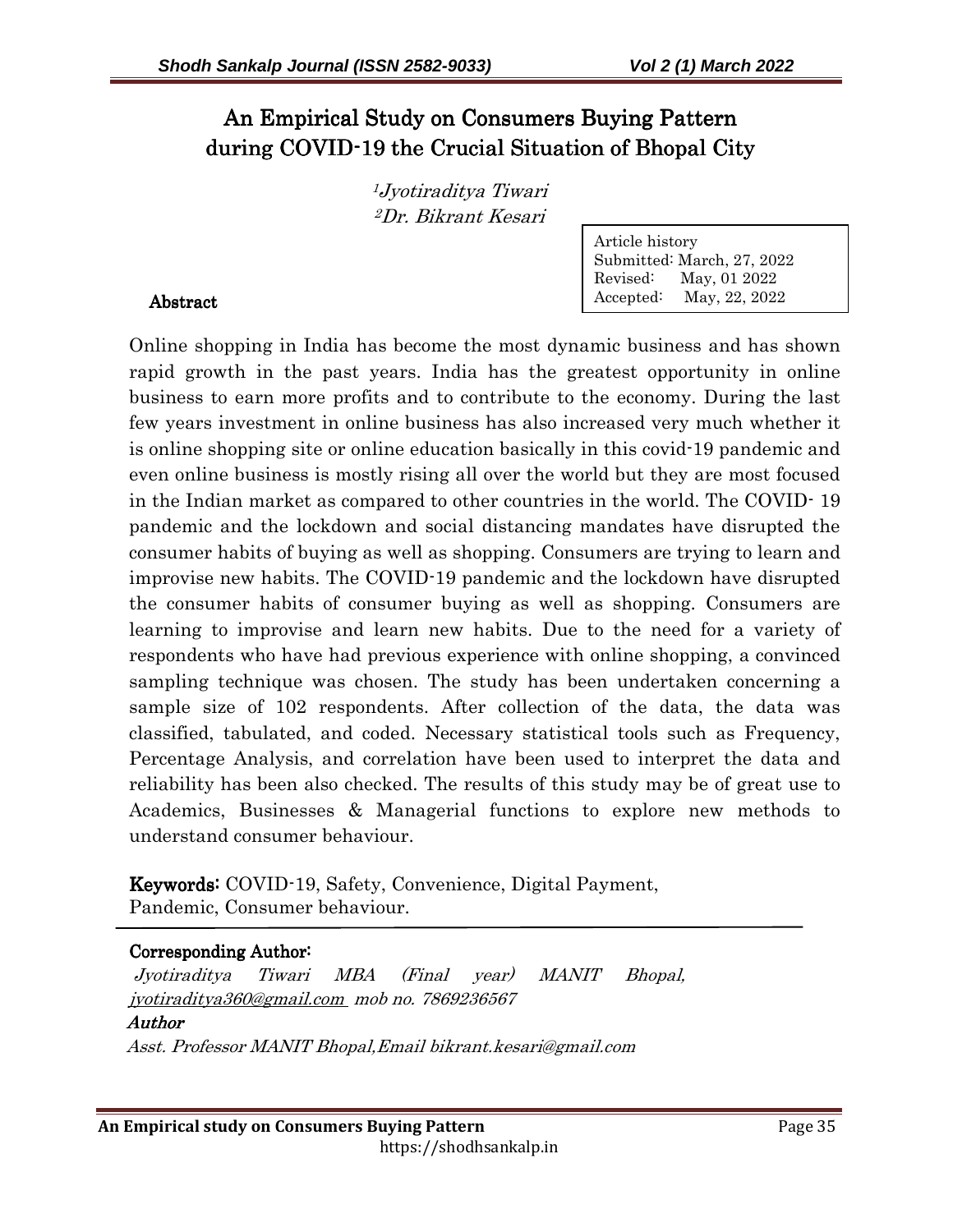## **Introduction**

At present time, every country is facing a pandemic situation and during the starting phase of the pandemic, everyone went under lockdown to sustain human lives. Here in this Research, our study is focused to understand consumer behavior during the critical situation. By keeping in mind we will study the change in consumer behavior how much it changed during this critical time and this study to be made through online mode to understand the purchase behavior for commodities during covid-19. In our study, the description for pandemic before covid-19 are given extracted from various sources and information about online shopping, and the most important thing which is consumer behaviour is also given. Consumer behaviour studies how individual consumers, groups, or organizations select, buy, use goods, and services to satisfy their needs and wants. It identifies the actions of the consumers in the marketplace and the underlying motives for those actions. Marketers do vast analysis to understand what causes the consumers to buy particular goods and services, they will be able to determine - which products are needed in the marketplace, which is obsolete, and how best to present the goods to the consumers. During this pandemic situation, it is noticed that the consumer preference has changed so much and necessity products are more preferred during the COVID-19 lockdown.

## Rationale of the study

Outbreak of epidemic and consequent lockdown has changed the marketing and shopping scenario all over the world. Now the people very much rely on online marketing as during lockdown physical stores are closed and consumers are unable to visit it physically. Lockdown has largely affected the consumer purchase pattern. Social distancing and Covid Prevention measures have completely disrupted the supply chain scenario & it will take time to recover the situation. Beside it easy access to the information and development of technology has changed the understanding of consumer which forces to change the strategies of marketers worldwide.

## Aim & Objective of the study

1. Primary Objective

- $\triangleright$  To understand the purchasing pattern of the consumer during covid-19 for various Commodities necessity, comfort, and luxury products.
- 2. Secondary Objective
	- $\triangleright$  Individual focus on different products.
	- $\triangleright$  Individual focus on entertainment goods (The disposable income is invested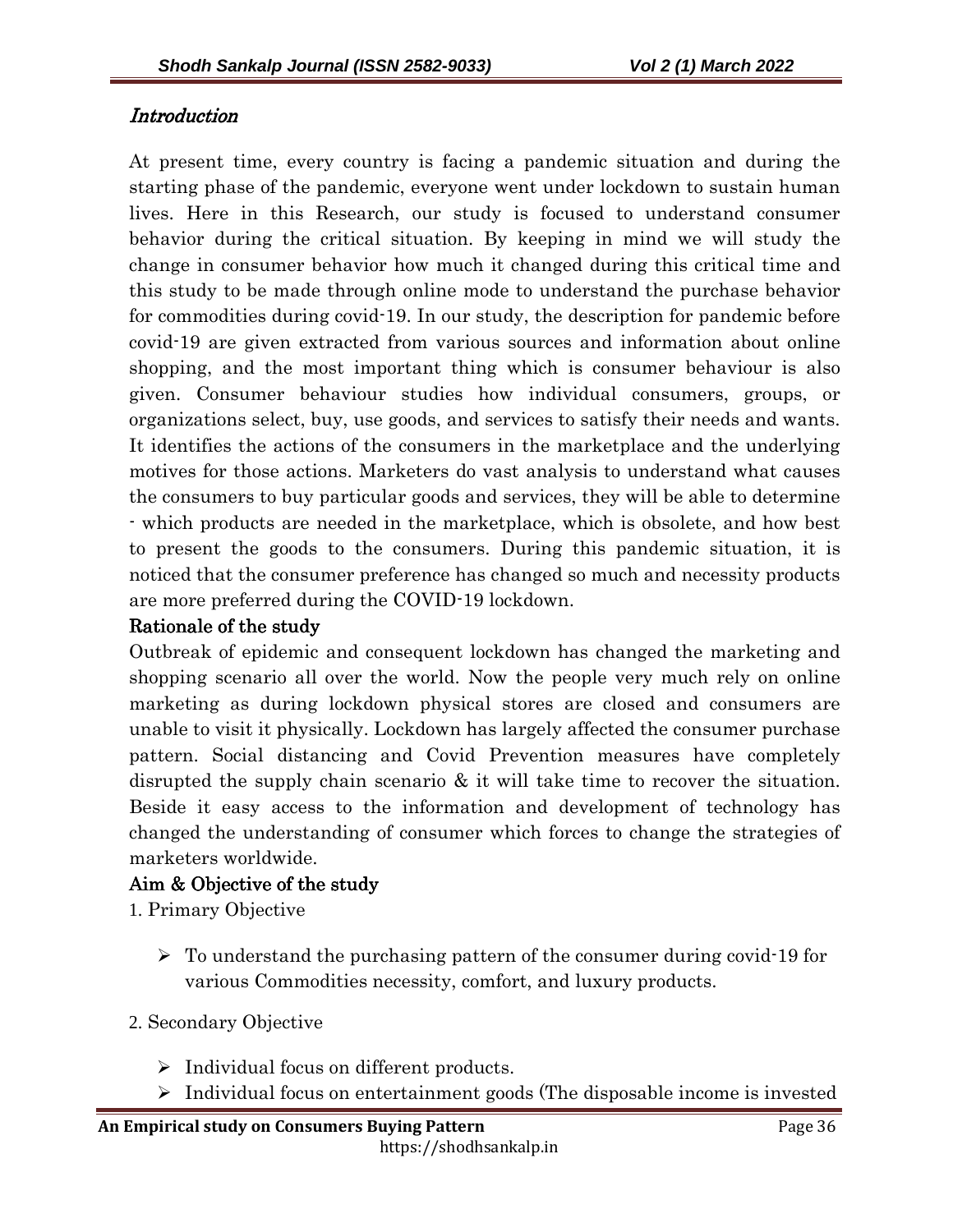in other purchases and preferences.)

 $\triangleright$  Individual preference on online shopping during covid-19.

### Literature review

Post covid transition there is increase in trend of online marketing and transaction however there are certain risks associated with online transaction identified by different researchers. Among all financial risk is one of the important risk associated with consumers which include Financial loss of consumer due to the defect products and extra expenses post purchase and possibility of online fraud by hackers to steal credit card information [Forsyth and Shi 2005]. As per the privacy concern online consumers need privacy of their information even if they ready to pay premium price( Xie et al. 2011) some time consumer fear to control loss of their personal information as they may be used without your knowledge and consent (Miyazaki & Fernandez,2021) Introduction of android mobile and internet facility has also promoted the online marketing and online transactions (Pandey et al. 2022). Now consumers are comparatively more informed and they are aware about the different aspects of online marketing trends and online trends. Government policies and change in the banking scenario towards security in online transactions has stimulated the marketing trends of consumers towards online marketing.

Beside all risks associated with online transaction post covid transition has changed the consumer trends and behavior towards the online services as it reduces the risk of physical contact and transmission of different variant of COVID virus (Sheth,2020) people are very much health conscious today. Another important benefit consumer experienced is saving of time as digital transactions don't need to visit stores physically.

## Research Methodology

The research regarding "An empirical study on Consumer buying pattern during COVID-19 situation Bhopal city" quantitative as well as survey research to understand the relation between the factors that affect the consumer buying pattern and their behaviour toward various products during these crucial times. There are two types of research methods are being used quantitative and qualitative. We would like to go for the quantitative method in our research as it is a precise way. Quantitative research can be faster as compared to qualitative as it is possible to forecast the schedule, whereas qualitative can be relatively long in duration. Research normally done for academic reasons are limited to time as our research is also being done for academic purpose but it can also be used for business purpose and this research is time-limited so that is why we are going to prefer quantitative approach. All the data is based on the numerical figures obtained in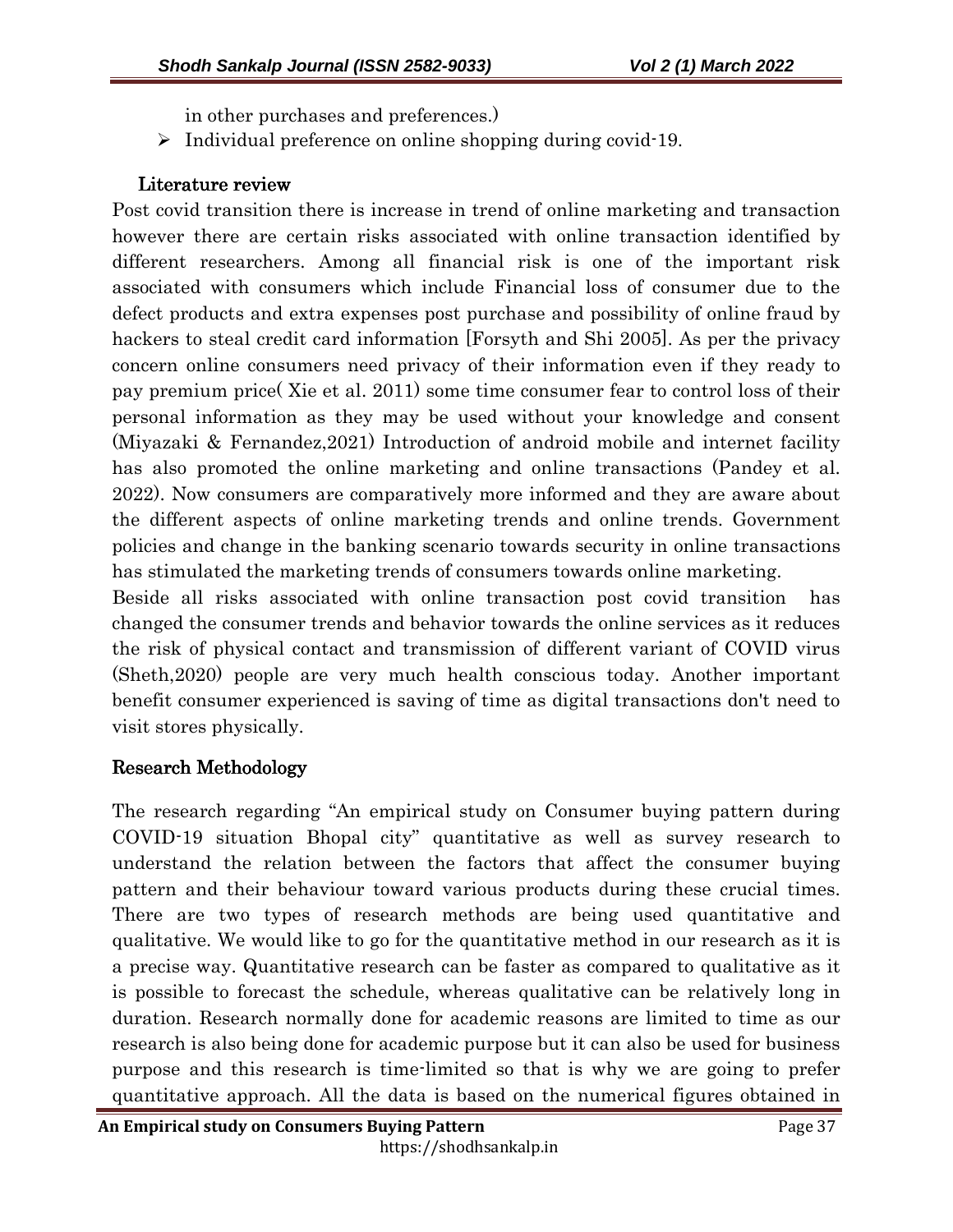the survey.

The questions were self-administered, intending to obtain maximum information from the respondent that is why the questions were straightforward and made based on 5 points Likert scale. The data collected was collected in the survey through online mode which is numerical, so the type of analysis was statistical.

The sample size of the research is 102 and the tools used to do the analysis are frequency analysis, percentage and correlation, and charts to analyze the study and to find the results from the study.

## Research Methodology

The research regarding "An empirical study on Consumer buying pattern during COVID-19 situation Bhopal city" quantitative as well as survey research to understand the relation between the factors that affect the consumer buying pattern and their behaviour toward various products during these crucial times. There are two types of research methods are being used quantitative and qualitative. We would like to go for the quantitative method in our research as it is a precise way. Quantitative research can be faster as compared to qualitative as it is possible to forecast the schedule, whereas qualitative can be relatively long in duration. Research normally done for academic reasons are limited to time as our research is also being done for academic purpose but it can also be used for business purpose and this research is time-limited so that is why we are going to prefer quantitative approach. All the data is based on the numerical figures obtained in the survey.

The questions were self-administered, intending to obtain maximum information from the respondent that is why the questions were straightforward and made based on 5 points Likert scale. The data collected was collected in the survey through online mode which is numerical, so the type of analysis was statistical. The sample size of the research is 102 and the tools used to do the analysis are frequency analysis, percentage and correlation, and charts to analyze the study and to find the results from the study.

## Research Question and Hypothesis

RQ: Do the consumer buying pattern changed during covid-19?

H0: The buying pattern of the consumer didn't affect by the covid-19.

H1: The buying pattern of consumers affected by covid-19 and changed very much with several similarities.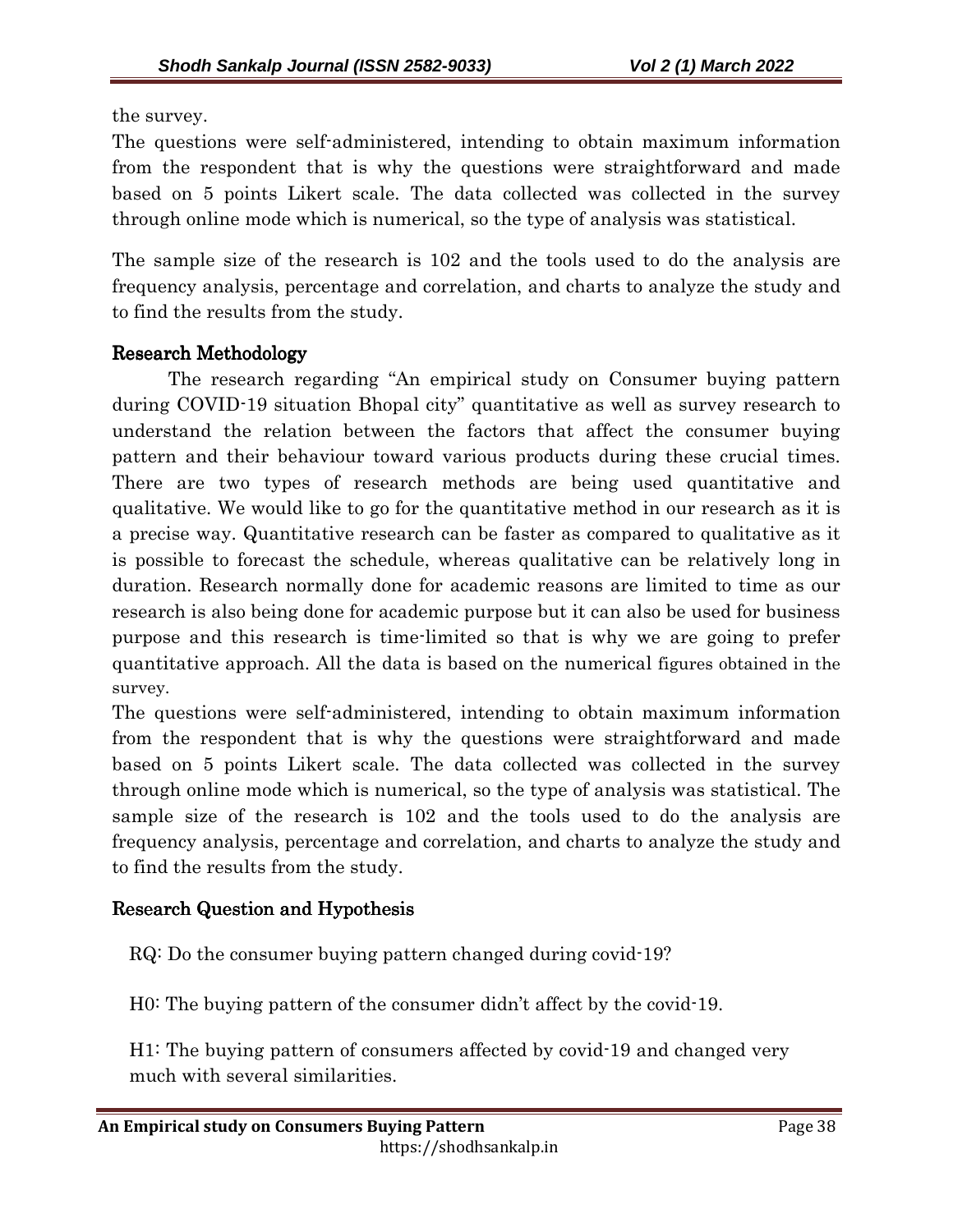### Results and Discussion

## Data Analysis and Interpretation

After collecting the response from the consumers, the data is systematically tabulated for analysis purposes. Frequency analysis is done to know the frequency of consumers based on demography, in this table, the frequency and percentage of gender are calculated based on response collected and the frequency and percentage of age are also calculated. The reliability of data is tested from SPSS software and reliability tool and correlation is done for additional findings from the data collected from the respondents.

| Variable | Description | Frequency | Percentage |
|----------|-------------|-----------|------------|
|          | Male        | 56        | 55.76      |
| Gender   | Female      | 38        | 42.3       |
|          | $15 - 19$   | 14        | 13.42      |
|          | $20 - 25$   | 65        | 63.72      |
|          | $26 - 30$   | 10        | 9.8        |
| Age      | $31 - 35$   | 9         | 8.82       |
|          | 35 or more  | 4         | 3.92       |

#### Table 1: Demographic characteristics of the sample (N=102)

### Source: Researcher's calculations.

 Here is the calculations are made to find out the frequency of the population who are opting to use the different mode for purchasing the during the Covid 19. Lockdown and the percentage out of that frequency and also the frequency of consumers who are from different age category and the percentage of age varying from various segments. **(Table 1).** 

## Reliability of the data

Reliability of data is extracted through putting the response in SPSS and analyzing by putting it in the reliability equation and data needs to be around (.700) to be reliable and here the data is (.678) which is around to reliable. As to find out the research answer we are searching so In  $(table 2)$  case processing summary is given and in (table 3) reliability test has been done and interpretation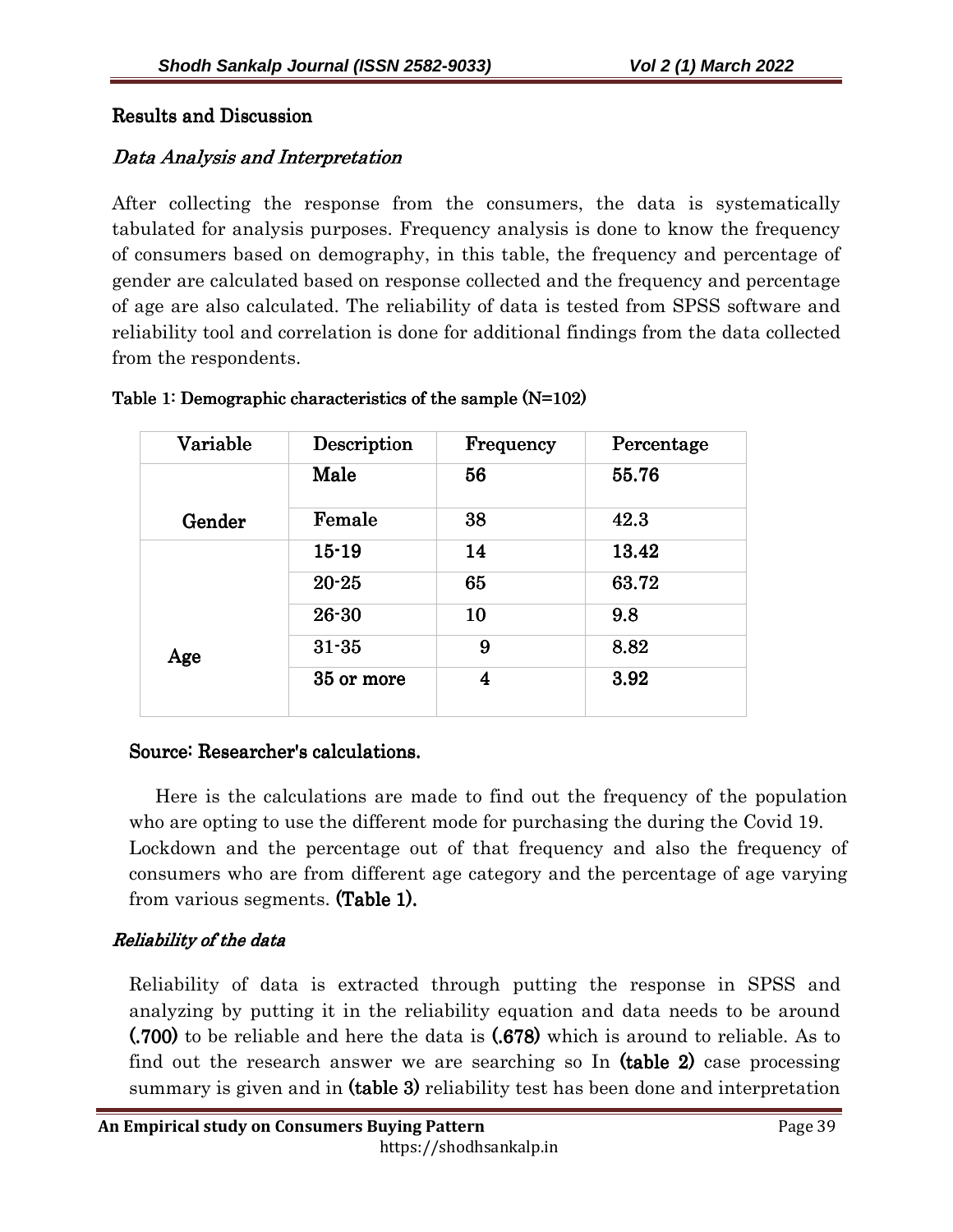is done, so we can say that it is reliable data (Table 2  $\&$  Table 3). (N=102)

#### Table 2: case processing summary

| <b>Case Processing Summary</b>                                 |         |     |      |  |  |  |
|----------------------------------------------------------------|---------|-----|------|--|--|--|
| $\%$                                                           |         |     |      |  |  |  |
| Cases                                                          | Valid   | 102 | 99.0 |  |  |  |
|                                                                | Exclude |     | 1.0  |  |  |  |
|                                                                |         |     |      |  |  |  |
| Total<br>100.0<br>103                                          |         |     |      |  |  |  |
| a. List wise deletion based on all variables in the procedure. |         |     |      |  |  |  |

### Source: Researcher's calculations.

### Table 3: Reliability Statistics of the data

| <b>Reliability Statistics</b>  |    |  |  |
|--------------------------------|----|--|--|
| Cronbach's Alpha<br>N of Items |    |  |  |
| 678                            | 15 |  |  |

### Source: Researcher's calculations.

### Correlation tables

Here the correlation is to be found out from the study to check the relevance of the study by testing null hypothesis and an alternate hypothesis and finding the results and interpreting them with the help of calculating the response taken from the respondents through online mode.

|                              | Correlations           |            |            |            |            |
|------------------------------|------------------------|------------|------------|------------|------------|
|                              |                        | Preference | Preference | Preference | Preference |
|                              |                        |            |            | 3          |            |
| Preference                   | Pearson<br>Correlation |            | .180       | .185       | .147       |
|                              | Sig. $(2-tailed)$      |            | .070       | .062       | .141       |
|                              | N                      | 102        | 102        | 102        | 102        |
| Preference<br>$\overline{2}$ | Pearson<br>Correlation | .180       |            | $.195*$    | .057       |
|                              | Sig. $(2\tt-tailed)$   | .070       |            | .050       | .571       |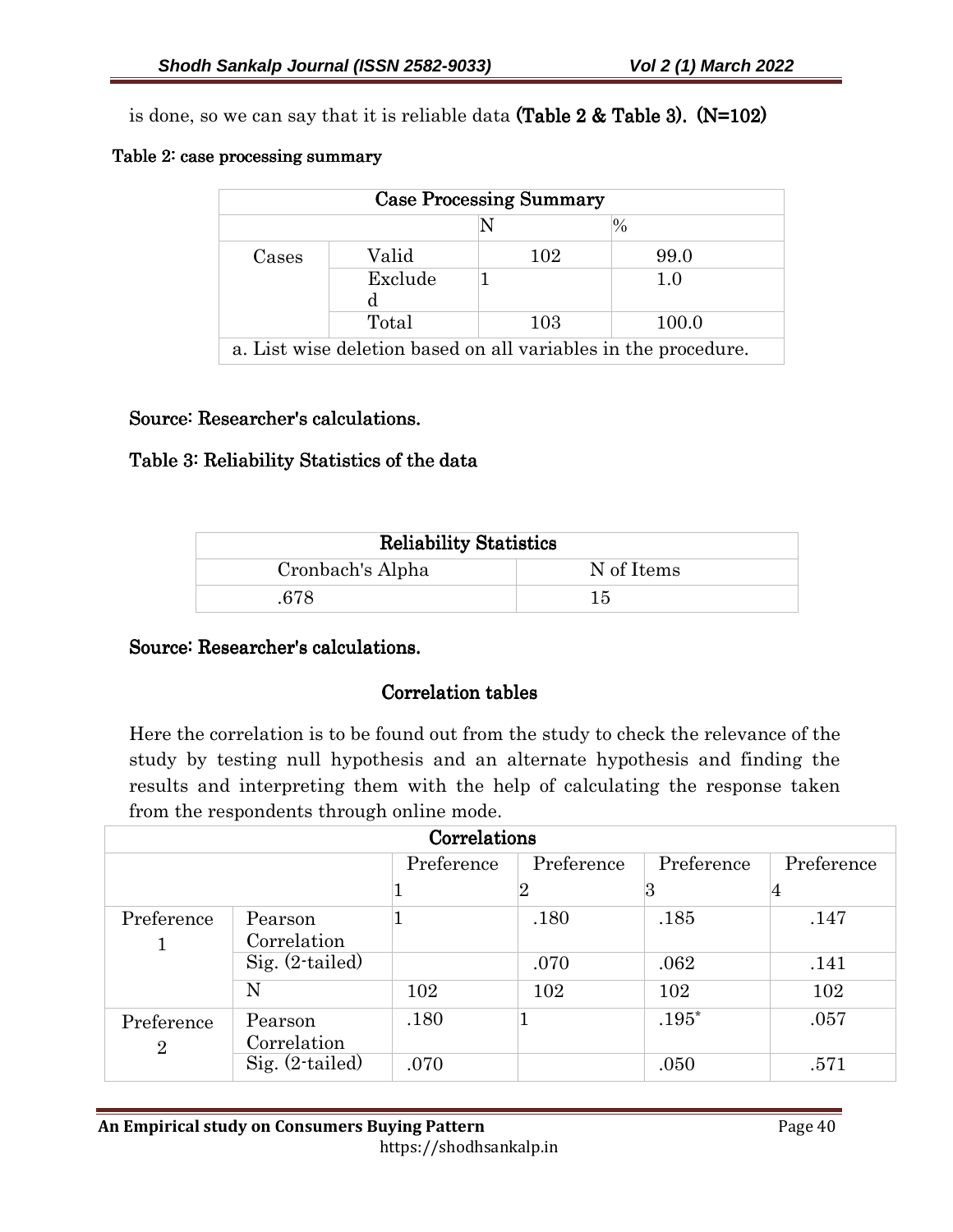|                                                             | N                 | 102  | 102     | 102           | 102      |
|-------------------------------------------------------------|-------------------|------|---------|---------------|----------|
|                                                             | Pearson           | .185 | $.195*$ |               | $.323**$ |
| Preference                                                  | Correlatio        |      |         |               |          |
|                                                             | n                 |      |         |               |          |
| 3                                                           | $Sig. (2-tailed)$ | .062 | .050    |               | .001     |
|                                                             | N                 | 102  | 102     | $ 102\rangle$ | 102      |
|                                                             | Pearson           | .147 | .057    | $.323**$      | 1        |
|                                                             | Correlatio        |      |         |               |          |
| Preference                                                  | n                 |      |         |               |          |
| $\overline{4}$                                              | $Sig. (2-tailed)$ | .141 | .571    | .001          |          |
|                                                             | N                 | 102  | 102     | 102           | 102      |
| *. Correlation is significant at the 0.05 level (2-tailed). |                   |      |         |               |          |

\*\*. Correlation is significant at the 0.01 level (2-tailed).

Source: Researcher's calculations.

Here in this table (table 4) calculations were done it is the fund that there is a positive correlation between preference and other and here we reject the null hypothesis and accept the alternate hypothesis. H can be seen that the Pearson correlation coefficient, r, is 0.180 which is statistically significant ( $p = 0.005$ ).

| Correlation |                   |                 |                 |                 |                 |
|-------------|-------------------|-----------------|-----------------|-----------------|-----------------|
|             |                   | S               |                 |                 |                 |
|             |                   | Frequen         | Frequen         | Frequen         | Frequen         |
|             |                   | cy <sub>1</sub> | cy <sub>2</sub> | cy <sub>3</sub> | cy <sub>4</sub> |
| Frequency 1 | Pearson           | $\mathbf{1}$    | .107            | .080            | $.502*$         |
|             | Correlati         |                 |                 |                 | $\star$         |
|             | <sub>on</sub>     |                 |                 |                 |                 |
|             | $Sig. (2-tailed)$ |                 | .282            | .422            | .000            |
|             | N                 | 102             | 102             | 102             | 102             |
| Frequency 2 | Pearson           | .107            | $\mathbf{1}$    | $.257*$         | .042            |
|             | Correlati         |                 |                 | $\star$         |                 |
|             | <sub>on</sub>     |                 |                 |                 |                 |
|             | $Sig. (2-tailed)$ | .282            |                 | .009            | .673            |
|             | N                 | 102             | 102             | 102             | 102             |
| Frequency 3 | Pearson           | .080            | $.257*$         | $\mathbf{1}$    | .020            |
|             | Correlati         |                 | $\star$         |                 |                 |
|             | <sub>on</sub>     |                 |                 |                 |                 |
|             | $Sig. (2-tailed)$ | .422            | .009            |                 | .839            |

Table 5: Frequency of purchase by the consumer with other aspects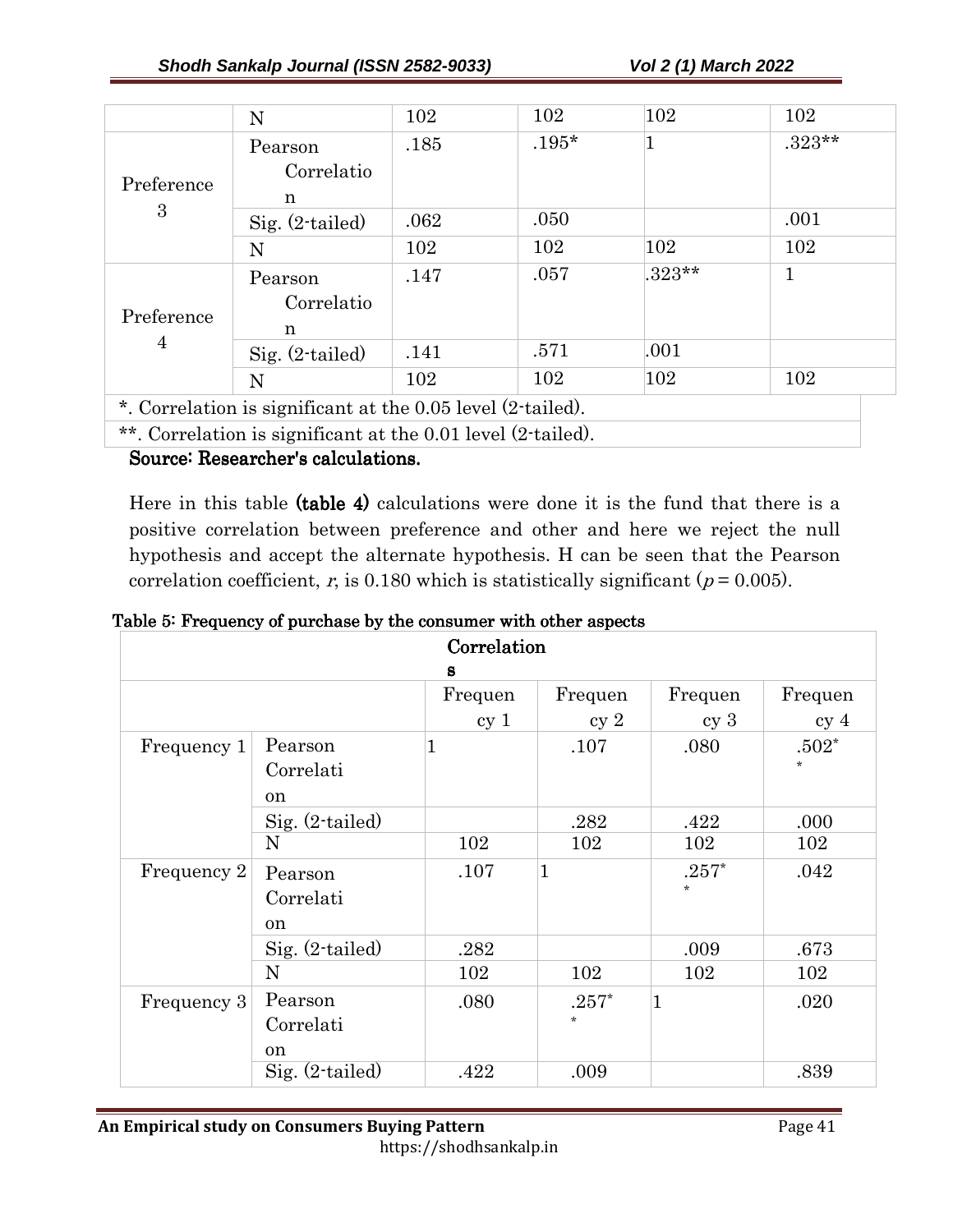|                                                              | N                 | 102     | 102  | 102  | 102 |
|--------------------------------------------------------------|-------------------|---------|------|------|-----|
| Frequency $4$                                                | Pearson           | $.502*$ | .042 | .020 |     |
|                                                              | Correlati         | $\star$ |      |      |     |
|                                                              | on.               |         |      |      |     |
|                                                              | $Sig. (2-tailed)$ | .000    | .673 | .839 |     |
|                                                              |                   | 102     | 102  | 102  | 102 |
| **. Correlation is significant at the 0.01 level (2-tailed). |                   |         |      |      |     |

Source: Researcher's calculations.

In the above table (table 5) test were done it is found that here also there is a positive relationship between values and significance values are more than p values and here again we reject the null hypothesis and accepts the alternate hypothesis that consumer purchase frequency changes due to change in price, change in situations, etc

#### Table 6: safety aspects of the consumers

|          | Correlations                                                                                                                |             |                          |              |             |
|----------|-----------------------------------------------------------------------------------------------------------------------------|-------------|--------------------------|--------------|-------------|
|          |                                                                                                                             | Safety<br>1 | Safety<br>$\overline{2}$ | Safety<br>3  | Safety<br>4 |
| Safety 1 | Pearson<br>Correlation                                                                                                      | 1           | .120                     | .158         | $-215*$     |
|          | $Sig. (2-tailed)$                                                                                                           |             | .228                     | .114         | .030        |
|          | N                                                                                                                           | 102         | 102                      | 102          | 102         |
| Safety 2 | Pearson<br>Correlation                                                                                                      | .120        | $\overline{1}$           | $.344**$     | .139        |
|          | $Sig. (2-tailed)$                                                                                                           | .228        |                          | .000         | .162        |
|          | N                                                                                                                           | 102         | 102                      | 102          | 102         |
| Safety 3 | Pearson<br>Correlation                                                                                                      | .158        | $.344**$                 | $\mathbf{1}$ | $.255***$   |
|          | $Sig. (2-tailed)$                                                                                                           | .114        | .000                     |              | .010        |
|          | $\mathbf N$                                                                                                                 | 102         | 102                      | 102          | 102         |
| Safety 4 | Pearson<br>Correlation                                                                                                      | $-215^*$    | .139                     | $.255***$    | 1           |
|          | $Sig. (2-tailed)$                                                                                                           | .030        | .162                     | .010         |             |
|          | $\mathbf N$                                                                                                                 | 102         | 102                      | 102          | 102         |
|          | *. Correlation is significant at the 0.05 level (2-tailed).<br>**. Correlation is significant at the 0.01 level (2-tailed). |             |                          |              |             |

Source: Researcher's calculations.

Here in this correlation table (table 6) the significance value is more than 0.05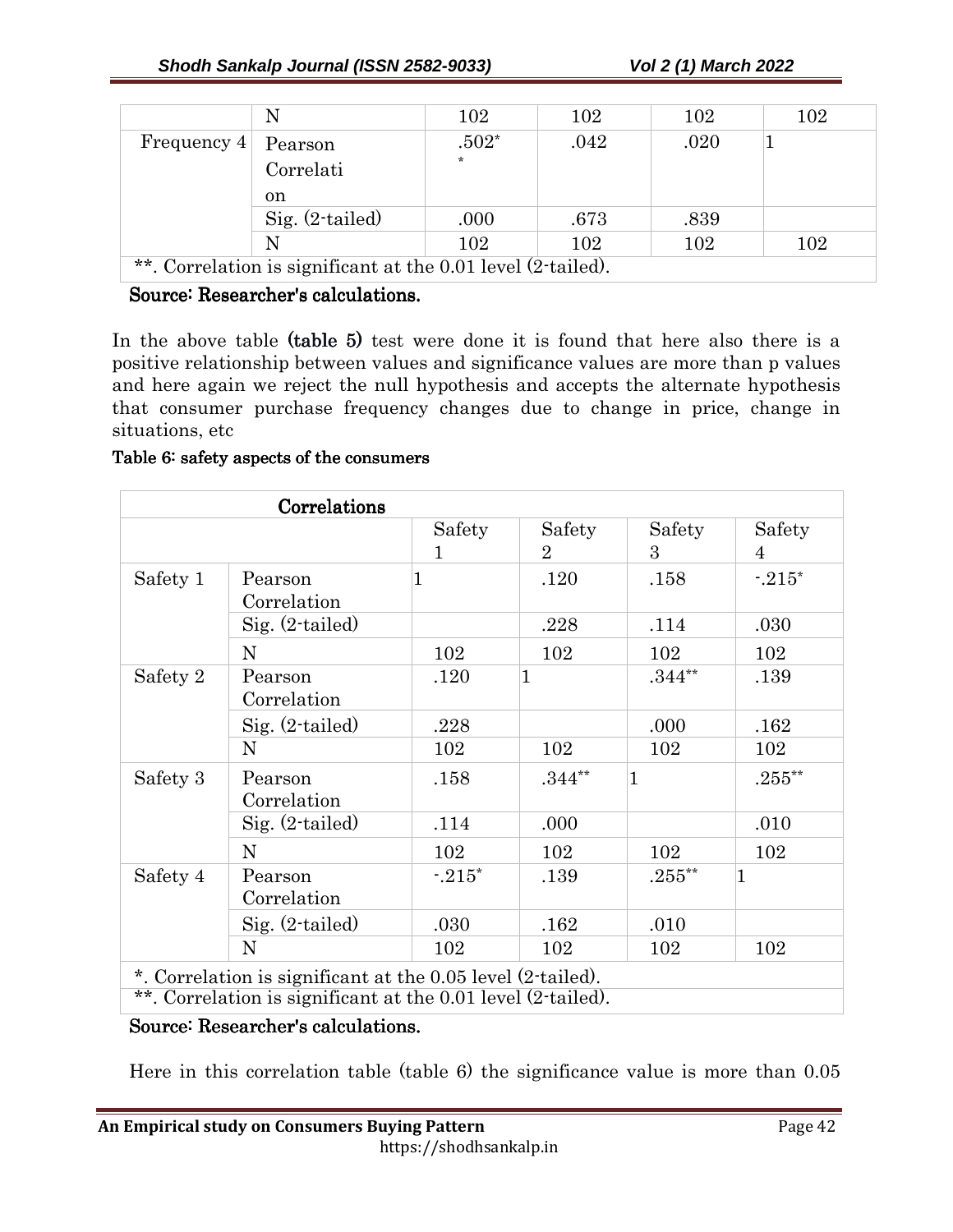which shows a positive relationship between the variables and the null hypothesis is again rejected and the alternate hypothesis is accepted. In the next row, the correlation is tested and again there is a positive relationship and the significance value is more so again here null hypothesis is rejected and the alternate hypothesis is accepted as it is proved to be right.

|  | Table 7: Flexibility of the consumer for the purchase |
|--|-------------------------------------------------------|
|--|-------------------------------------------------------|

|                      | Correlation                                                  |              |             |             |  |  |
|----------------------|--------------------------------------------------------------|--------------|-------------|-------------|--|--|
|                      | S                                                            |              |             |             |  |  |
|                      |                                                              | Flexibility1 | Flexibility | Flexibility |  |  |
|                      |                                                              |              | 2           | 3           |  |  |
| Flexibility1         | Pearson Correlation                                          | 1            | .191        | $-0.025$    |  |  |
|                      | $Sig. (2-tailed)$                                            |              | .054        | .805        |  |  |
|                      | N                                                            | 102          | 102         | 102         |  |  |
| Flexibility 2        | Pearson Correlation                                          | .191         |             | $.353**$    |  |  |
|                      | $Sig. (2-tailed)$                                            | .054         |             | .000        |  |  |
|                      | N                                                            | 102          | 102         | 102         |  |  |
| <b>Flexibility 3</b> | Pearson Correlation                                          | $-0.025$     | $.353**$    |             |  |  |
|                      | $Sig. (2-tailed)$                                            | .805         | .000        |             |  |  |
|                      | N                                                            | 102          | 102         | 102         |  |  |
|                      | **. Correlation is significant at the 0.01 level (2-tailed). |              |             |             |  |  |

Source: Researcher's calculations.

Here in  $(Table 7)$ , the significance value is  $.000$  which proves that the null hypothesis is rejected, and we again choose the alternative hypothesis as it shows a positive relationship between the variables.

So, from the following observations, we can find that there is a positive relationship between the changes in consumer behavior due to covid-19 with various similarities. As data is also not much huge but it shows a result which we can rely on to do our findings.

Ratings are given by consumers for 5 shopping sites (Amazon, Myntra, Flipkart, Snapdeal, Ajio). Pictorial representation is given in (Figure 3) and the following average ratings are given below in (Table 8).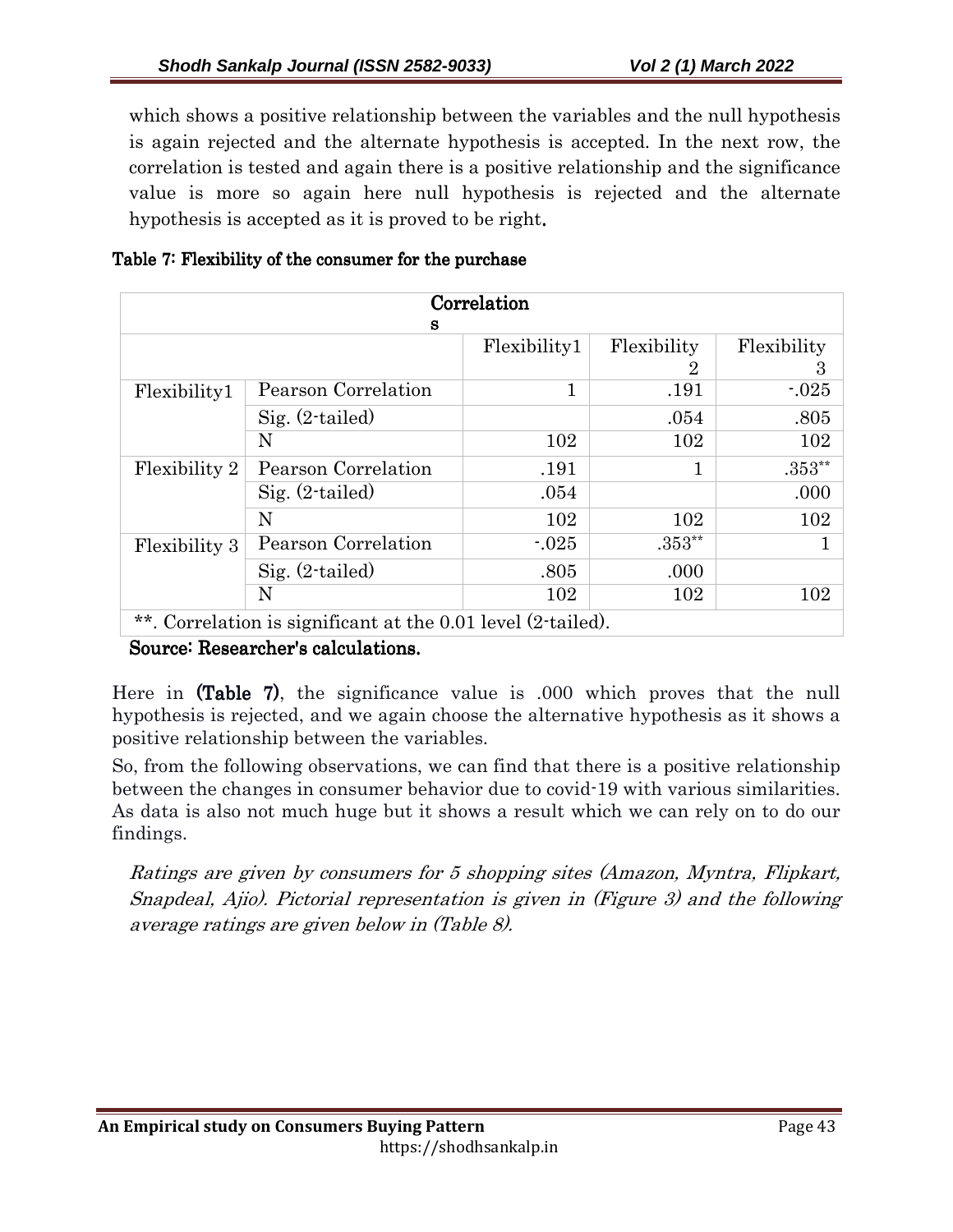Rate these shopping sites.



Table 8: online shopping sites and average ratings

| Shopping<br>sites | Average<br>ratings |
|-------------------|--------------------|
| Amazon            | 3.450980392        |
| Myntra            | 3.264705882        |
| Flipkart          | 3.18627451         |
| Snapdeal          | 2.450980392        |
| Ajio              | 2.725490196        |

### Source: Researcher's calculations.

In the above  $(figure 3)$  the is the graph are shopping sites where respondents have given the responsibility for the question as they have rated the different shopping sites from 1 to 5 as according to their choice and in next table no. 8 the data shown is the average ratings for each shopping site where Amazon is highest with 3.45 average rating and Snapdeal is least rated with 2.45 points.

#### Findings of the study

- Brand preference for purchasing the product is important for most of the consumers as various consumers prefer to have products that are branded.
- The price factor is also an important factor for consumers of different income groups as they prefer to purchase the product according to their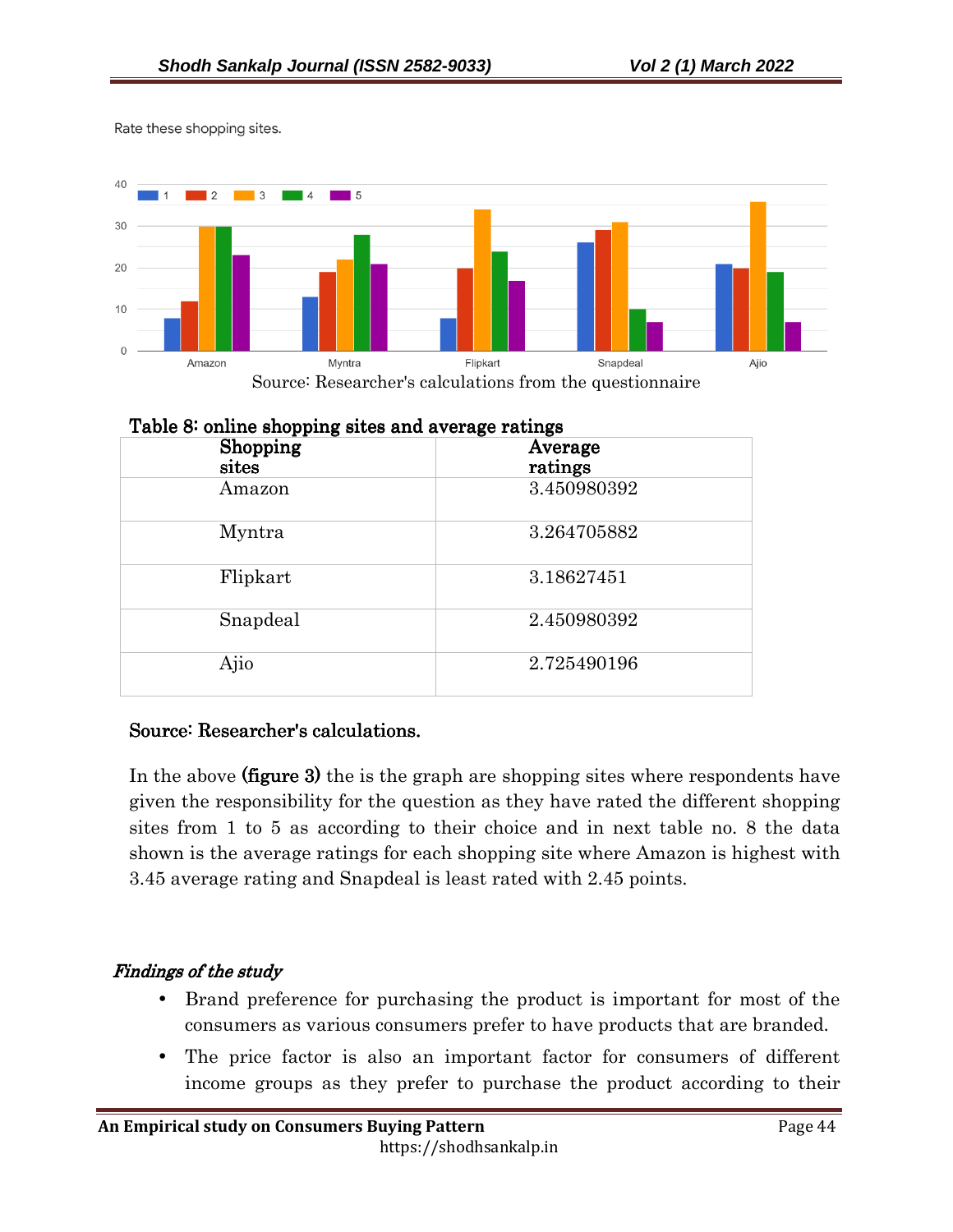income level.

- During covid-19 most of the consumers preferred to have necessity goods over comfort goods and luxury goods.
- Consumer prefers to purchase more from the trustworthy website which provides them safe payment gateways during the purchase process.
- Consumers preferred more to purchase from Amazon than they prefer to purchase from Myntra after that they prefer to purchase from Flipkart and the least 2 are Snapdeal and Ajio.
- Online purchasing proved to be safer during this crucial situation.
- Consumers are more aware of market trends.
- Problematic situations are much responsible for a change in consumer behaviour.

#### Scope of the study

The research findings presented in this report can provide an in-design understanding of the variables that affect the changes in consumer behaviour during difficult times how they react to the situation and the selection of purchasing mode during the pandemic in Bhopal city of Madhya Pradesh. Besides, a direction for future research is to conduct similar studies on other cities of Madhya Pradesh and compare consumer behaviour and compare consumer behaviour towards online purchases. Another possible direction is to compare the dynamicity of Indian consumer behaviour towards online purchasing. The scope of the study is not only limited to consumers of Bhopal but it is this type of research that can be further done across the region of Madhya Pradesh and in broader, it can be done all over India and further, it can be extended to understand the behaviour of the global consumer.

### Limitation of the study

• Taking an interview with respondents was quite a difficult job.

• The study of consumer buying behavior during online mode is quite a difficult job.

• Some people refused to give a response. Most of the people were asking for money to fill the response. Some people were found biased toward the online mode of purchase and some People were biased toward the offline mode even after the covid-19 pandemic.

- Lack of interaction with respondents due to online surveys.
- Some of the consumers were found biased toward various shopping sites.

• Lockdown was the limitation as it restricted to move out of the house to take an interview from respondents.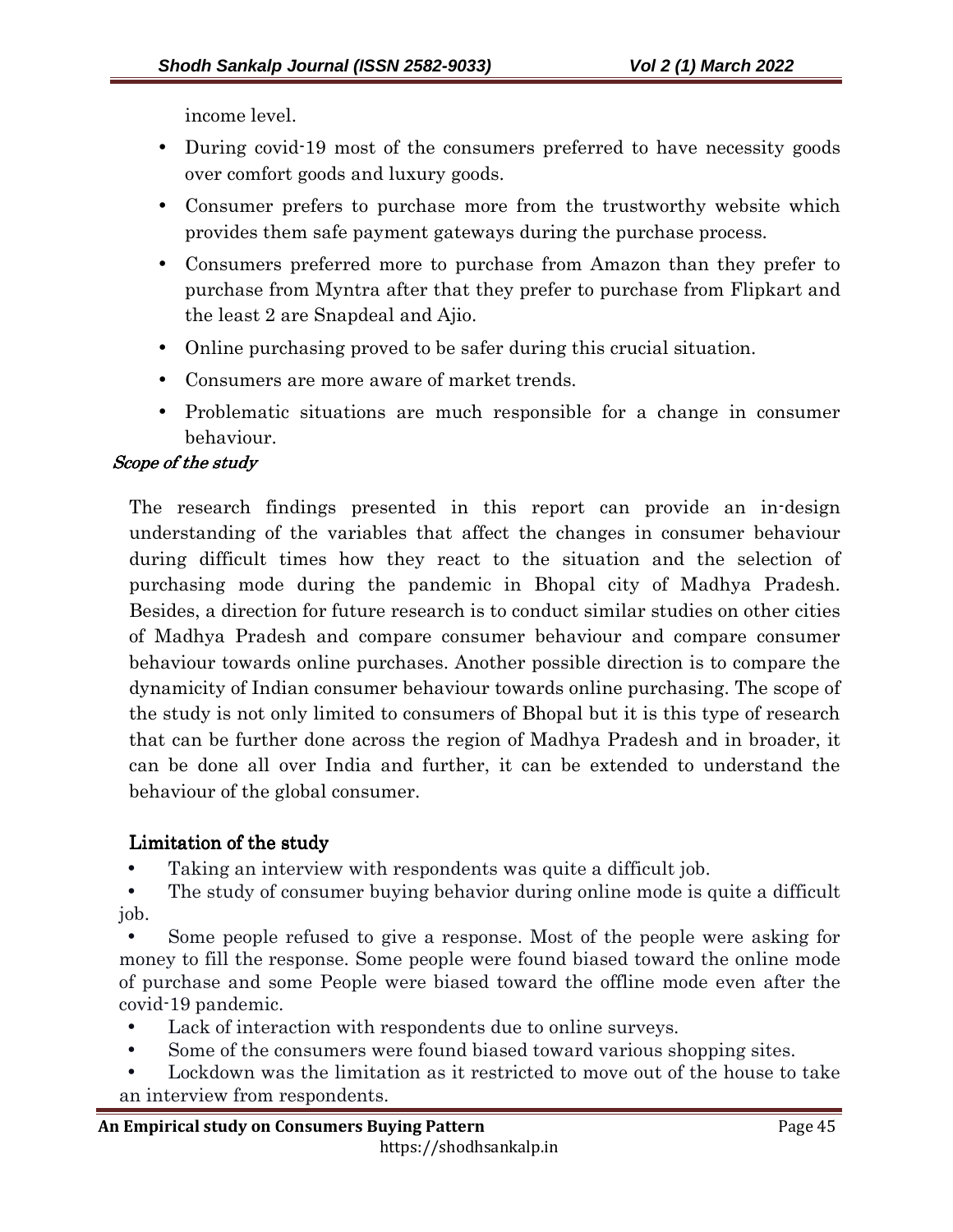## **Conclusion**

Consumer buying behaviour is dependent on various factors that push them to act accordingly, as today's consumers are more aware of everything and they are more knowledgeable about the product so marketers also use the strategies which attract the consumer to make purchase action. There are a lot of factors that make the consumer change the behaviour towards the product and from time to time taste and preferences also change. As Indian consumer is so dynamic, so a lot of efforts are made to understand the Indian consumer behaviour and Indian market. This project helps to identify the relationship how various factors affect the buying behaviour of the consumer even during the pandemic situation what are the aspects that affected consumer buying behaviour, for which a total of 102 responses was gathered with 4 variables and 16 statements which helped understand the question. The responses were given by people of various age groups and most of the respondents were youngsters aged between 20-25 which shows how most of the consumers are youngsters.

In conclusion, this study will help the marketers to understand the behavioural aspects of the consumers and to make various strategies. It is also found that consumers who shop online do feel safe during purchase, even in this pandemic consumer-preferred more of online mode to purchase their products, but on other hand various consumers to consider various factors like preference based on brand, price of the product, payment methods like online payment or cash on delivery of the product during purchases, and keeping in mind online retailers also provide various offers and coupons to consumers to purchase more, they provide products which are very essential to everyone as well as products which are of comfort and are so much luxurious which makes consumers attract more towards online purchases.

#### Acknowledgement

The authors are thankful to the anonymous referees of the journal for their handy suggestions to improve the quality of the article.

### Declaration of Conflict of Interest

The authors declared no potential conflicts of interest with respect to the research, authorship, and/or publication of this article.

### Funding Funding

The author received no financial support for the research, authorship, and/or publication of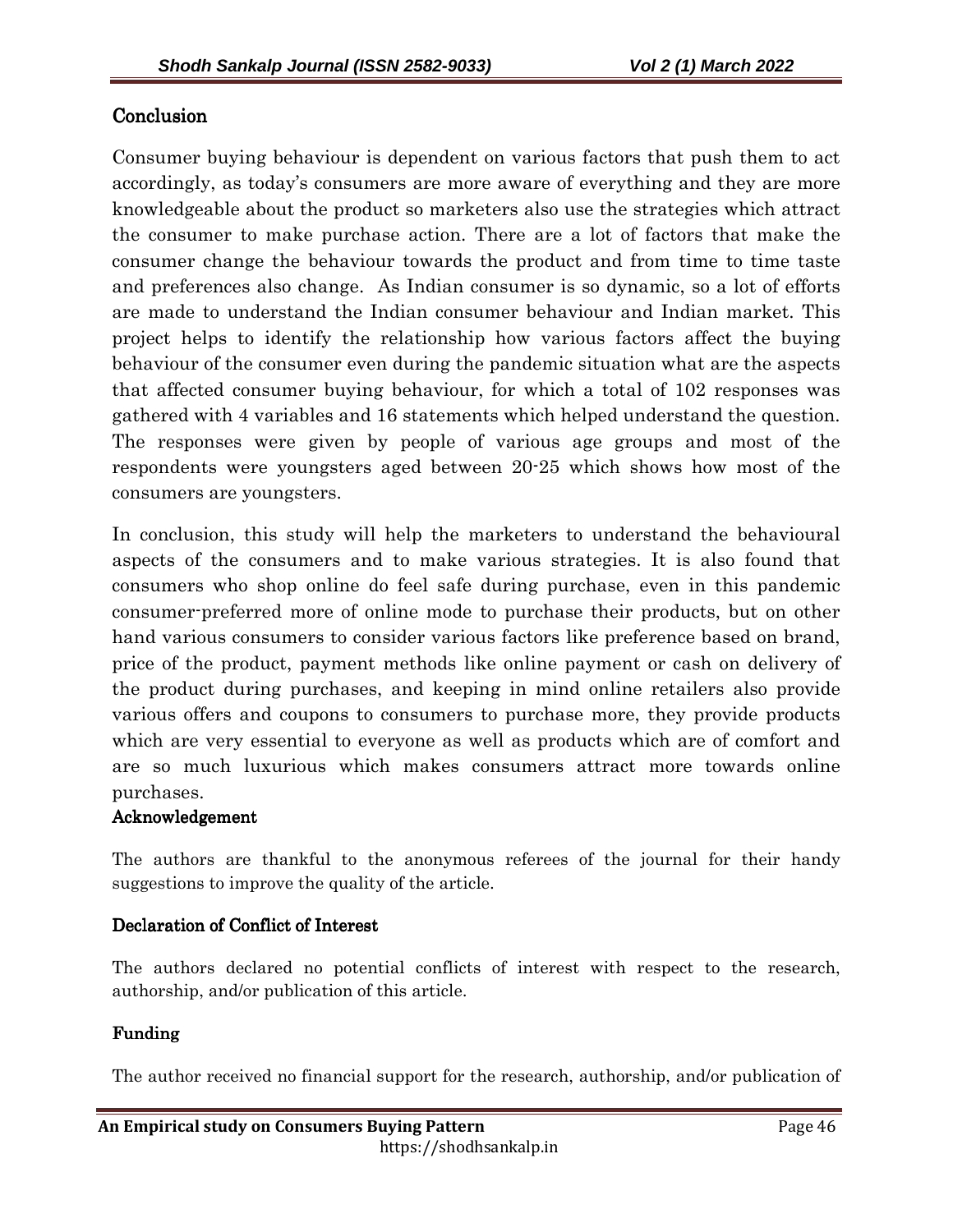this article.

## References

Atulkar, S. Kesari, B. (2018) A review on art of creating values in retail for improving business performance, Journal of Business Administration Research Vol.7 no.1 pp 22-27

Bhatt, A, (2014), "Consumer Attitude towards Online Shopping in Selected Regions of Gujarat", Journal of Marketing Management, 2014, 2(2), pp. 29-56, ISSN: 2333- 6080.

Chayapa K. and Wang,C.L., (2011), Online Shopper Behaviour: Influences of Online Shopping

Chovanova H. H., Korshunovb A. I., Babčanova D., (2015)Impact of Brand on Consumer Behaviour, science directProcedia Economics and Finance 34 Page 615 – 621.

 Dani N.J., (2017), "A Study on Consumers' Attitude towards Online Shopping" International Journal of Research in Management & Business Studies, 4(3) .

Forsythe, S.M., and B. Shi. (2003). Consumer patronage and risk perceptions in internet shopping. Journal of Business Research 56, no. 1: 867–75.

Jon,F & Scott,T.,(1996) Consumer behaviour and AIDS: assessing the business impact, Journal of Consumer Marketing , ISSN: 0736-3761.

Importance of Studying Consumer Behaviour, (2020), [https://www.yourarticlelibrary. com/ marketing/ consumer behaviour/importanceof-studying-consumer behaviour/ 48594]

Kotler P., Amstrong G., Agnihotri P., (2018) "Principle of marketing". 17th edition, Pearson India education service Pvt. Ltd.

Kumar R. (2016), "The future of online shopping in India. A Study of Punjab and Haryana States of India, International Journal of Advanced Research (2016), Volume 4, Issue 5, 1528-1544.

Lim Y.I., Addullah,O., Salahuddin S.N., Romle A.R., Abdullah, S.,l(2015) " Factors influencing online shopping behaviour, the mediating role of purchase intention, science direct, Procedia Economics and Finance 35 ( 2016 ) 401 – 410.

Loxton, M., Truskett, R., Scarf, B., Laura, S., George, B. and Zhao, Y. (2020), "Consumer Behaviour during Crises: PreliminaryResearch on How Coronavirus Has ManifestedConsumer Panic Buying, Herd Mentality, ChangingDiscretionary